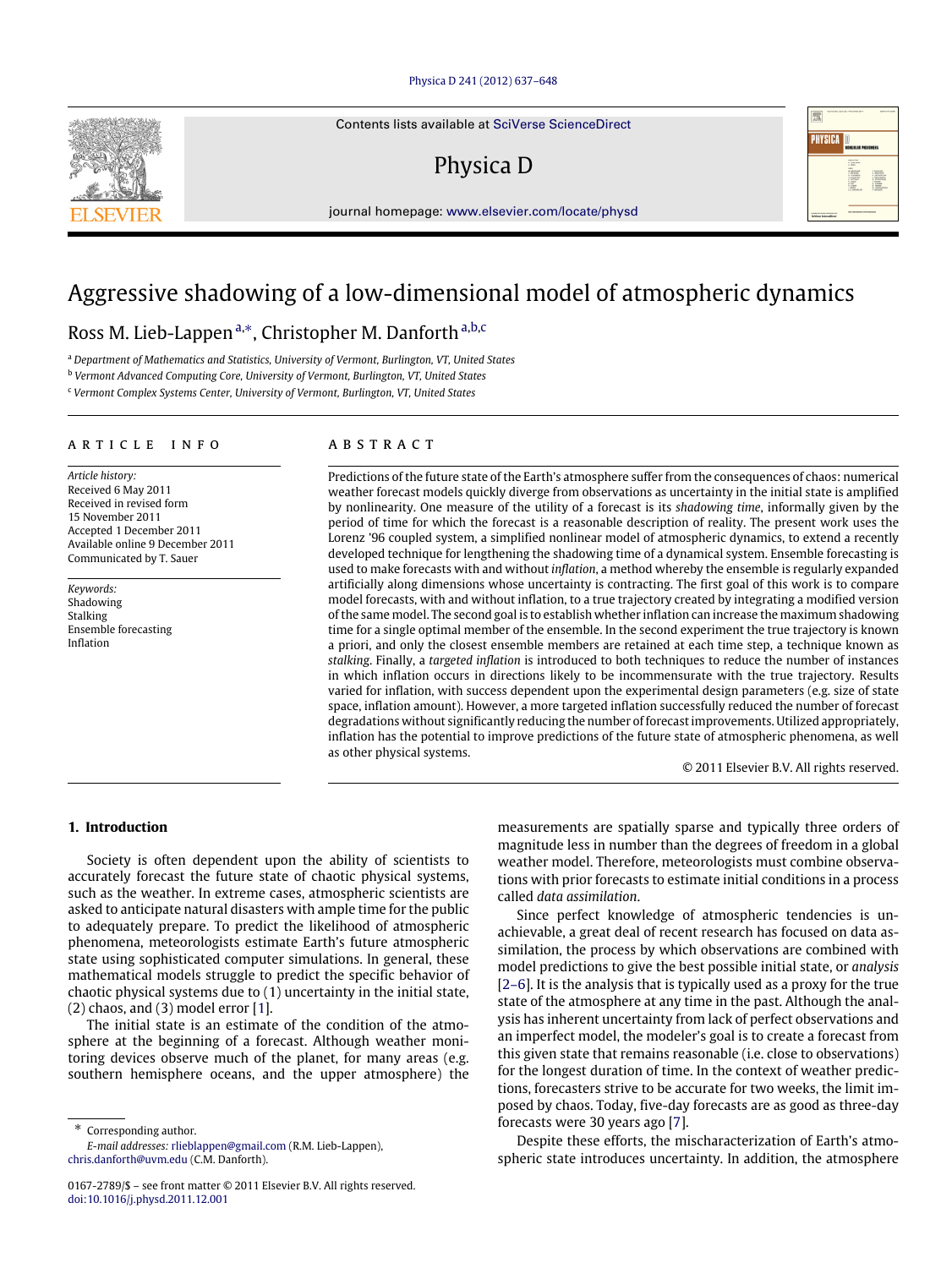is a chaotic system, causing these small uncertainties in the initial state to grow exponentially in time. Finally, since the model itself is not a perfect representation of reality, inaccurate changes forecast by the model, namely model error, compound the uncertainty and lead forecasts to diverge quickly from observations. As Lorenz noted in 1965, the limit of predictability of the atmosphere is about two weeks, even with nearly perfect knowledge of the current state [\[8\]](#page-10-3).

To account for initial state uncertainty, an accepted technique is to use *ensemble forecasting*, where a collection of perturbations to the best guess are chosen randomly from a distribution that reflects the measurement uncertainty and system dynamics near the given initial state [\[9\]](#page-10-4). Each ensemble member is forecast forward in time, yielding a collection of final states. This collection roughly represents the probability distribution of the model's forecast with associated uncertainty. For example, if 60% of the ensemble members predict rain, the forecaster assigns a 60% chance of rain. Given the limitations, the modeler's goal can be stated as trying to keep some ensemble members close to the observed truth for as long as possible, analogous to finding a shadowing trajectory for Earth's atmosphere.

Traditional mathematical shadowing theory was developed for hyperbolic systems, based on the Shadowing Lemma of Anosov [\[10\]](#page-10-5) and formalized by Bowen [\[11\]](#page-10-6). Given a pseudotrajectory of a model (i.e. one very close to an actual onestep trajectory), this lemma establishes the existence of a true trajectory that remains close for an arbitrary period of time. Later research has extended the lemma for a wide variety of hyperbolic systems (e.g. [\[12–14\]](#page-10-7)). For these systems, the number of expanding directions remains constant, i.e. the number of Lyapunov exponents greater than zero is constant throughout the state-space, and small perturbations in stable directions decay exponentially in time. However, most physical systems (e.g. Earth's atmosphere) are non-hyperbolic, i.e. the number of positive Lyapunov exponents fluctuates along a trajectory through state space. For these systems, there does not exist a trajectory that shadows the truth for an arbitrarily long time [\[15–17\]](#page-10-8). More recent work has been focused on finding shadowing trajectories for low-dimensional non-hyperbolic systems (e.g. general ordinary differential equations [\[18](#page-11-0)[,19\]](#page-11-1), the driven pendulum [\[20\]](#page-11-2), the Hénon map [\[21\]](#page-11-3)).

For the purposes of the present research, the time period for which a particular forecast is an accurate representation of reality is referred to as the *shadowing time*. Danforth and Yorke [\[22\]](#page-11-4) proposed an aggressive approach to shadowing called *stalking* to increase the shadowing time for a given forecast. For a system with *n*-degrees of freedom, an *n*-dimensional sphere was used to encompass the initial ensemble members. Throughout the length of the forecast, these members experience expansion away from each other in some dimensions and contraction toward each other in others, depending on the local finite-time Lyapunov exponent in each dimension. The ensemble forecast can be approximated by an *n*-dimensional ellipsoid for a short time.

The idea of stalking is to artificially impose some additional uncertainty in the contracting directions (i.e. those with a negative local finite-time Lyapunov exponent) at periodic intervals throughout the forecast. This is accomplished by inflating the ellipsoid along axes parallel to the contracting dimensions. Thus, if the true state of the system happens to suddenly expand along a previously contracting direction, as happens in systems exhibiting *unstable dimension variability* [\[23\]](#page-11-5), some ensemble members will remain relatively close to the true state. Stalking is not currently used in weather forecasting, but an alternative version called *variance inflation* is used in ensemble-based data assimilation to ensure the state estimation algorithm does not put too much faith in the model forecasts and ignore observations when creating the analysis [\[24\]](#page-11-6).

For the purpose of this paper, the terms ''shadowing'' and "stalking" are reserved for experiments where the truth is known a priori, and the goal is to identify an optimal ensemble member (Section [5\)](#page-8-0). Using the technique described above to create forecasts, without prior knowledge of the truth, is here denoted forecasting with and without inflation (Section [4\)](#page-5-0). In Section [2,](#page-1-0) we present the non-hyperbolic '96 Lorenz system [\[25\]](#page-11-7) and the model, and examine the effect of changing basic parameters. In Section [3,](#page-3-0) the process of creating the initial ensemble and making forecasts is explained. In Section [4,](#page-5-0) the inflation technique is introduced, and forecasting results (with and without inflation) are presented. In Section [5,](#page-8-0) we present the results from stalking experiments. In Section [6,](#page-9-0) we use targeted inflation to isolate the instances in which inflation is most likely to improve a forecast. Finally, the findings are discussed with respect to operational weather prediction in Section [7.](#page-10-9)

#### <span id="page-1-0"></span>**2. The Lorenz 1996 system**

In numerical weather prediction (NWP), the true evolution of the Earth's atmosphere will ideally be a plausible member of an ensemble forecast [\[9\]](#page-10-4). In our context, ensemble forecasting is used to model the trajectory **z***<sup>a</sup>*, the ''truth'', of some meteorological quantity (e.g. temperature, pressure). In the present study, both the truth and the forecast were created using versions of a simplified nonlinear model given by Lorenz (1996) to represent the atmospheric behavior at *I* equally spaced locations on a given latitude circle [\[25\]](#page-11-7). This system has been used to represent weather related dynamics in many previous studies (e.g. [\[26–28\]](#page-11-8)). The governing first-order differential equations are given by [\[25\]](#page-11-7):

<span id="page-1-1"></span>
$$
\frac{dx_i}{dt} = x_{i-1}(x_{i+1} - x_{i-2}) - x_i + F - \frac{hc}{b} \sum_{j=j(i-1)+1}^{jj} y_j,
$$
 (1a)

<span id="page-1-2"></span>
$$
\frac{dy_j}{dt} = -cby_{j+1}(y_{j+2} - y_{j-1}) - cy_j + \frac{hc}{b}x_{\text{floor}[(j-1)/j]+1}
$$
 (1b)

for  $i = 1, 2, ..., I, j = 1, 2, ..., J$ *I*, and  $n = (J + 1)I$ . Although *n* represents the full state space size, we are primarily interested in the values of the slow variables *xi*. Thus, for the purposes of this study we consider *I* to be the dimensionality of the system.

The values *xi* represent slowly changing meteorological quantities whose dynamics are described by Eq. [\(1a\).](#page-1-1) Since the set of  $x_i$  corresponds to locations along a single latitude circle, the subscripts *i* and *j* are defined to be in a cyclic chain. That is, we define  $x_{-1} = x_{I-1}$ ,  $x_0 = x_I$ , and  $x_1 = x_{I+1}$ , and similarly for *j*. Each  $x_i$ is then coupled to *J* quickly changing, small amplitude variables whose behavior is governed by Eq. [\(1b\).](#page-1-2) For our experiments, we set  $I = 4, 5, 6$  and  $J = 16$  yielding  $n = 68, 85$ , and 102 variables. A schematic is shown in [Fig. 1](#page-2-0) where eight slow variables  $(x_i)$  are each coupled to four fast variables  $(y_i)$ , reflecting a total of  $n = 40$ degrees of freedom. Note that the dynamics of each *xi* are dictated by neighboring *x* variables and the corresponding set of coupled *yj* variables.

As a low-dimensional model of atmospheric dynamics, this system is ideal for several reasons; primary among them being the ability to tune the relative levels of nonlinearity, coupling of timescales, and spatial degrees of freedom. The nonlinear terms in Eq. [\(1a\)](#page-1-1) are meant to represent advection, and conserve the total energy of the system. The linear term signifies a loss of energy either through mechanical or thermal dissipation. External forcing *F* is then added to prevent the total energy from decaying completely. For all experiments we set  $F = 14$ . Consistent with the literature, we set  $c = 10$  and  $b = 10$ , which forces the fast variables to oscillate 10 times quicker than the slow variables  $[26,28,17]$  $[26,28,17]$  $[26,28,17]$ . The coupling parameter is set to a value of  $h = 1$  for the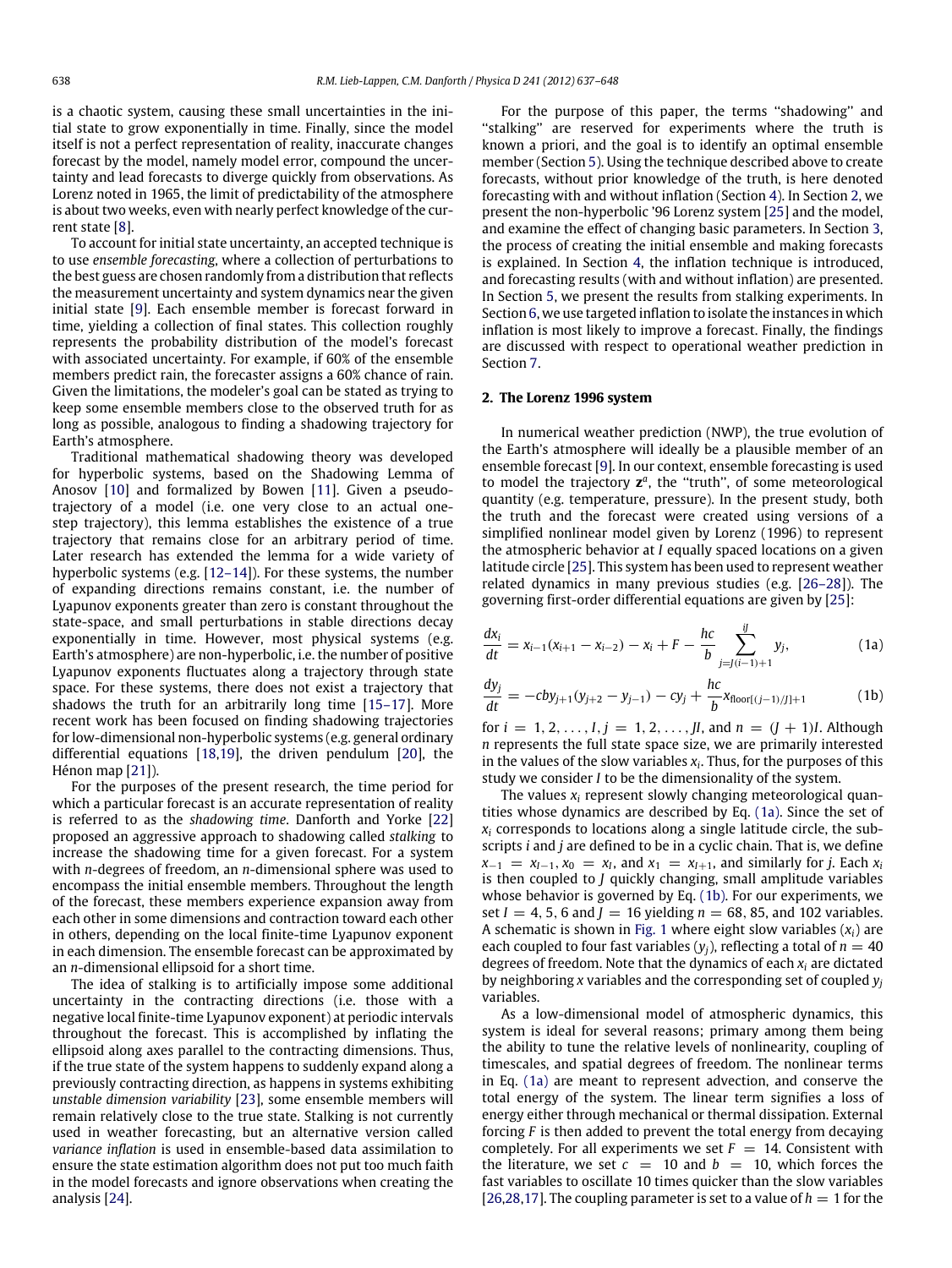<span id="page-2-0"></span>

**Fig. 1.** Model schematic [\[26\]](#page-11-8). The  $I = 8$  slow variables  $x_i$  can be thought of as locations along a latitude circle. Each variable has  $J = 4$  corresponding  $y_i$  fast variables for a total of  $n = 40$  degrees of freedom.

system truth, and  $h = 0.5$  for the model. Note that one time unit corresponds to five days, the dissipative decay time [\[29\]](#page-11-11).

Integration of the differential equations is completed using the fourth order Runge–Kutta method with a time step of 0.01. Rigorous shadowing attempts could be made using far more advanced methods of integration, with much smaller time steps [\[30\]](#page-11-12). However, for the purpose of this study of short forecasts, the difference is negligible.

### *2.1. Dynamics*

The system dynamics can be observed by integrating equations [\(1a\)](#page-1-1) and [\(1b\)](#page-1-2) with  $h = 1$ , hereafter referred to as the *system*. In [Fig. 2,](#page-2-1) a time series for a particular longitudinal profile  $(I = 40, J = 1)$ 16) is shown after variable  $x_{13}$  is initially perturbed by five units. Profiles are recorded at 12-h intervals for days 0–5 (panel a) and days 50–55 (panel b). Advection is apparent as the energy from the perturbation is observed halfway around the latitudinal circle by day five. Lorenz and Emanuel [\[29\]](#page-11-11) calculated a perturbation growth rate (doubling time) of approximately two days for this model, which agrees with trends in larger atmospheric models where errors double in roughly two days [\[31\]](#page-11-13). However, growth rates over limited time intervals as in [Fig. 2\(](#page-2-1)b) can differ greatly depending on *I* and *J*.

Adjusting the parameters of the system, and examining the time series at a single latitudinal site, the interdependence of the slow and fast variable coupling is observed. For example, with  $I = 6$ and  $J = 16$ , a "regular" oscillatory pattern occurs as an energy equilibrium is achieved between external forcing and dissipation. In this work, we will use the term "regular" to refer to these quasiperiodic patterns. However, as the significance of the fast variables is reduced by lowering the coupling parameter *h*, the time series becomes more complex. Less energy is able to dissipate from slow variables to fast, leading to greater irregularity in *xi*.

Similarly, the regularity of a time series can be adjusted by varying the number of slow or fast variables. As illustrated in [Fig. 3](#page-3-1) (across columns), increasing *J* creates a more regular system for all values of *I*. For  $I = 6$ , the system is fairly regular for both  $J = 16$  and  $J = 40$ . However, with only a few fast variables active (e.g.  $J = 8$ ), oscillations become increasingly aperiodic. For  $I = 8$ , additional fast variables are required to achieve the consistent pattern; they allow the system's energy to be more evenly distributed, and nonlinearities in the fast variables have less impact on the stability of the slow variables.

Adjusting the number of slow variables greatly alters the qualitative dynamics of the time series for each particular *xi* [\(Fig. 3,](#page-3-1) across rows). For  $J = 8$ , only  $I = 4$  exhibits regularity. However, with additional fast variables  $(J = 16)$ , the  $I = 6$  system exhibits the greatest regularity. For  $I = 4$ , the slow variable relative maxima are more pronounced than the relative minima, and the system appears to be quasi-periodic with a dominant frequency of roughly ten days. For  $I = 6$ , the symmetrical pattern emerges with a frequency of roughly five days. This pattern is similar when *J* is increased to 40, but with decreased amplitude. However, for  $I = 4$ and  $I = 8$  with  $I = 40$ , the pattern being repeated is more complex.

We make the preceding observations to motivate the choice of Lorenz '96 as an appropriate testbed with which to perform ensemble forecasting experiments. The dynamics are quite sensitive to the system parameters, and we will describe forecast results, which vary depending on the underlying dynamics.

#### *2.2. Coupling*

Each  $x_i$  in the system is coupled to  $J$  small-amplitude fast variables  $y_i$ , and the strength of this coupling is controlled by the parameter *h*. As mentioned above, the system is defined by setting  $h = 1$ . However, the model is rendered imperfect by dampening the effect of the fast variables in Eq. [\(1b\)](#page-1-2) by setting  $h = 0.5$ ,

<span id="page-2-1"></span>

Fig. 2. A time series of the system shows the effect of a five-unit perturbation. Panel (a) shows days 0–5 and panel (b) shows days 50–55. Perturbations appear to move primarily to the east (right). After five days, perturbation effects can be observed at over half of all the locations ( $I = 40$ ,  $I = 16$ ).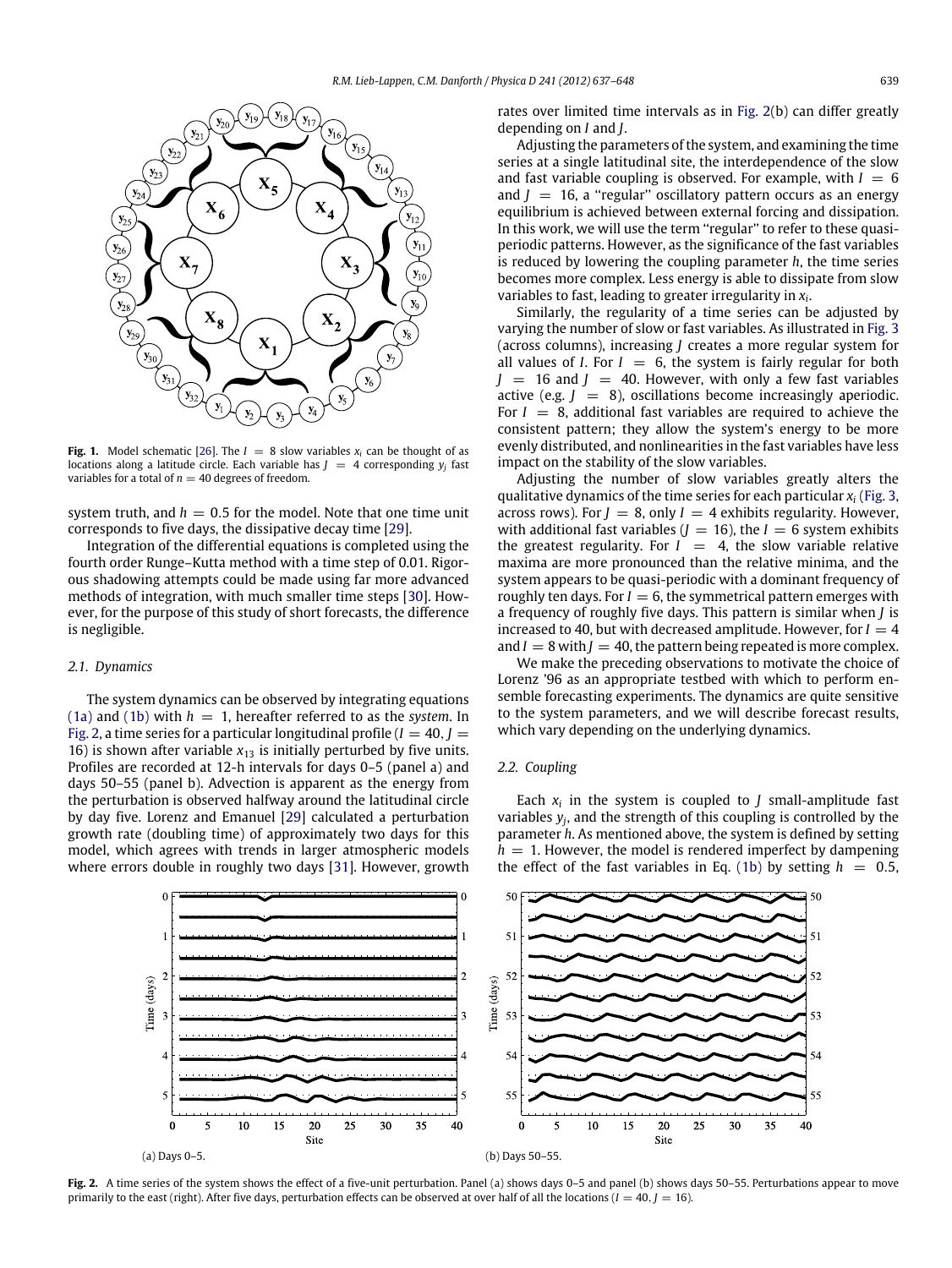<span id="page-3-1"></span>

Fig. 3. A 50 day time series for  $x_3$  illustrates the dependence of the system stability on the number of slow (I) and fast (J) variables. The number of slow variables varies from  $I = 4$  (a-c) to  $I = 6$  (d-f) to  $I = 8$  (g-i). The fast variables vary from  $J = 8$  (left column) to  $J = 16$  (middle column) to  $J = 40$  (right column). Generally, increasing *J* leads to increased regularity, while changes in *I* have an impact that is dependent upon the magnitude of *J*.

<span id="page-3-2"></span>

**Fig. 4.** A 20 day time series for  $x_1$  and  $y_{1,2,3,4}$  using  $I = 8, J = 4$ . For the top frame, the solid line represents the time series for  $x_1$  with fast variable coupling set at  $h = 1$  (the system). The dashed line has fast variable coupling reduced to  $h = 0.5$ (the model). The bottom four frames are the fast variable time series for the system  $y_{1,2,3,4}$  coupled to  $x_1$ , as illustrated in [Fig. 1.](#page-2-0)

hereafter referred to as the *model*. A 20 day time series for a single  $x_i$  with its corresponding  $y_i$ 's is shown in Fig.  $4(I = 8, J = 4)$ . In the top frame we compare the time series of  $x_1$  for integrations of the same initial condition by both the system and the model. By day 20 the  $x_1$  values differ by the climatological span of  $x_1$ . In addition to increasing the amplitude of slow variable oscillations, reducing the coupling *h* has the effect of creating a less regular time series. Note that the fast variables (shown for the system) vary with amplitudes on the order of 10% of the slow variables.

## <span id="page-3-0"></span>**3. Methods**

From a given initial condition, the trajectory of the truth (**z***<sup>a</sup>*) is created by integrating the system in Eqs. [\(1a\)](#page-1-1) and [\(1b\).](#page-1-2) Two- and three-dimensional views of orbit segments of this attractor with  $I = 4$ ,  $I = 16$  are shown in [Fig. 5\(](#page-4-0)a) and (b). As mentioned above, the forecast for each ensemble member is then created by reducing the weight of the fast variables by 50% in the model, relative to the system. Two-and three-dimensional slices for the model can be seen in [Fig. 5\(](#page-4-0)c) and (d). This particular experimental design was chosen as it is typical for global atmospheric models to attempt to parameterize sub-grid scale behavior (e.g. for phenomena occurring on a finer temporal/spatial scale).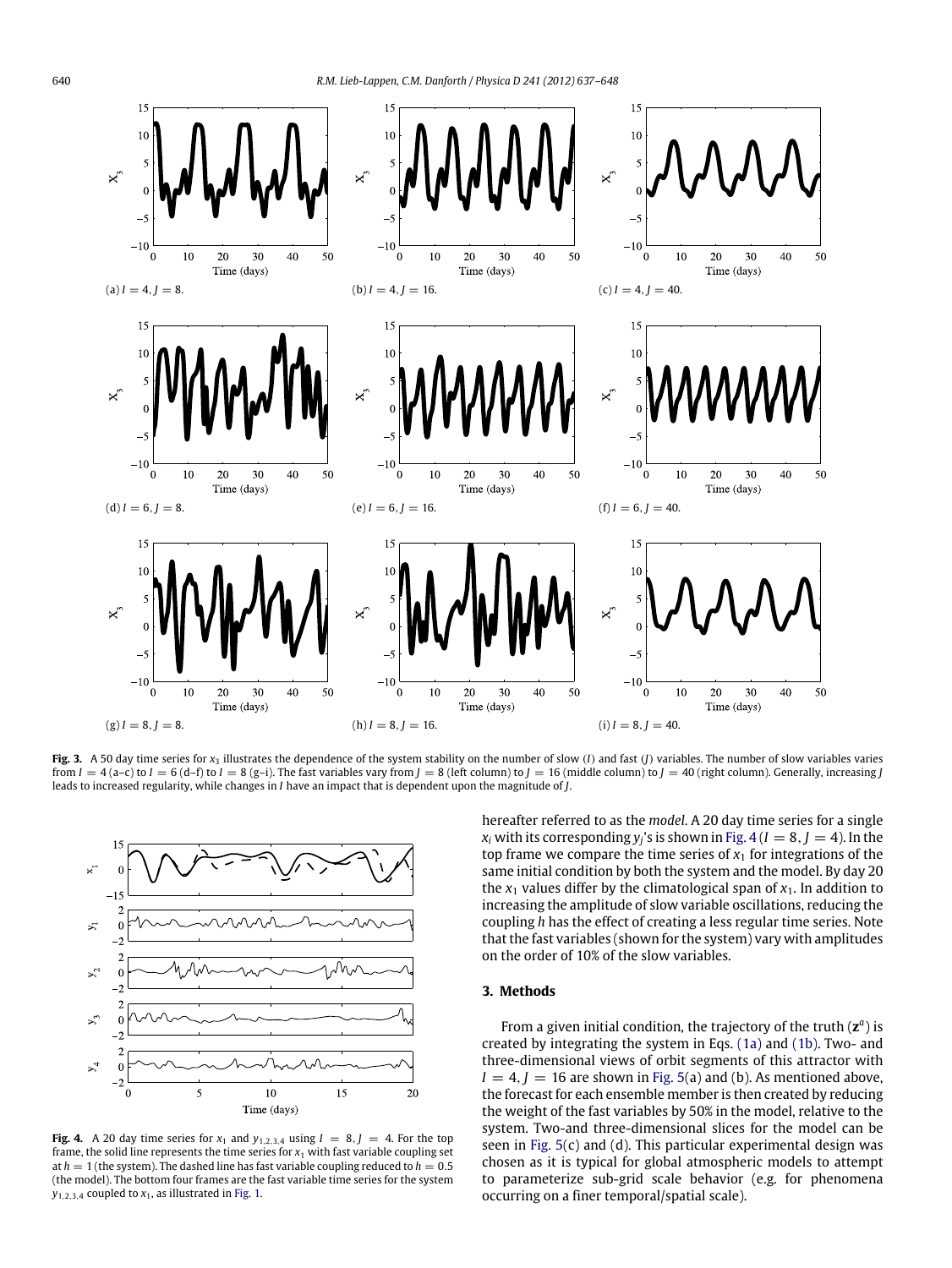<span id="page-4-0"></span>



(a) Two-dimensional view of orbit segment of system attractor. (b) Three-dimensional view of orbit segment of system attractor.



(c) Two-dimensional view of model attractor. (d) Three-dimensional view of model attractor.

**Fig. 5.** System (a–b) and model (c–d) attractor. Panels (a) and (c) show two-dimensional views looking at  $x_1$  vs  $x_3$ . Panels (b) and (d) show three-dimensional views using  $x_1, x_2,$  and  $x_4$  ( $I = 4, J = 16$ ).

## *3.1. Ensemble creation*

The experimental design is inspired by and follows that of Wilks [\[26\]](#page-11-8). First, long integrations of the system on randomized initial values were performed to establish the shape of the attractor. A set of 500 different *I*-dimensional points were then chosen at 250-day intervals. This spacing was chosen to ensure that the initial states sampled different regions of the system attractor, and neighboring states were uncorrelated. A 'true' trajectory **z***<sup>a</sup>* from each of these states was determined using a 50-day integration of the system. The goal is to use the model to shadow each of these individual true trajectories with an ensemble of 20 members. Care was taken to establish an ensemble that was a dynamically realistic sample of state space near the initial state as follows.

At each of the 500 initial states, an *I*-dimensional hypersphere was constructed encompassing 100 neighboring states from the system attractor, identified during a very long system integration. A neighboring state is defined to be one within 5% of the span of *xi* in the *i*th dimension of the attractor. For each hypersphere, the covariance of the 100 neighboring states is calculated, yielding a  $I \times I$  matrix *C*. The matrix values are then scaled to ensure that the average ensemble standard deviation is 5% of the climatological span of the system attractor. Thus, for each of the 500 hyperspheres, 20 initial ensemble members are drawn from the distribution:

$$
C^{\text{init}} = \frac{0.05^2 \tau^2}{\lambda} C,\tag{2}
$$

where  $\lambda$  is the average eigenvalue of *C* and  $\tau$  is the standard deviation of *xi* observed in the attractor.

First, a control state is picked within each hypersphere by adding appropriately distributed random noise to the *I* slow variables of the truth as follows:

$$
\mathbf{z}_0^f(i, 1) = \mathbf{z}_0^a(i, 1) + \sqrt{C^{\text{init}}} \mathbf{y}(i, 1),\tag{3}
$$

for  $i = 1, 2, \ldots, I$ . The vector **y** is *I*-dimensional, consisting of random entries from a Gaussian distribution. The Cholesky decomposition is used to calculate the square root of *C*init [\[32\]](#page-11-14). Note that if *C*init was not symmetric positive definite (due to the finite sample in time), then the lower triangular matrix was matched to the upper triangular matrix. The remaining 19 ensemble members are then chosen using the same method, but using the control state  $\mathbf{z}_0^f(i, 1)$ for  $i = 1, 2, \ldots, I$  as the central reference point. Thus, we have

$$
\mathbf{z}_0^f(i,m) = \mathbf{z}_0^f(i,1) + \sqrt{C^{\text{init}}} \mathbf{y}(i,1),\tag{4}
$$

<span id="page-4-1"></span>for *i* = 1, 2, ..., *I* and  $m = 2, 3, ..., 20$ , where  $z_0^f$  is a matrix with ensemble members as columns. Finally, the initial fast variables for the forecast are set equal to the initial fast variables of the truth,  $\mathbf{z}_0^f(j, m) = \mathbf{z}_0^a(j, 1)$  for  $j = I + 1, I + 2, \ldots, I(j + 1)$  and *<sup>m</sup>* = <sup>1</sup>*,* <sup>2</sup>*,...,* 20. These fast variables are subsequently ignored when measuring the shadowing time.

#### *3.2. Characterizing the ensemble*

Once the ensemble of initial states has been created for each hypersphere, the trajectory of each ensemble member is forecast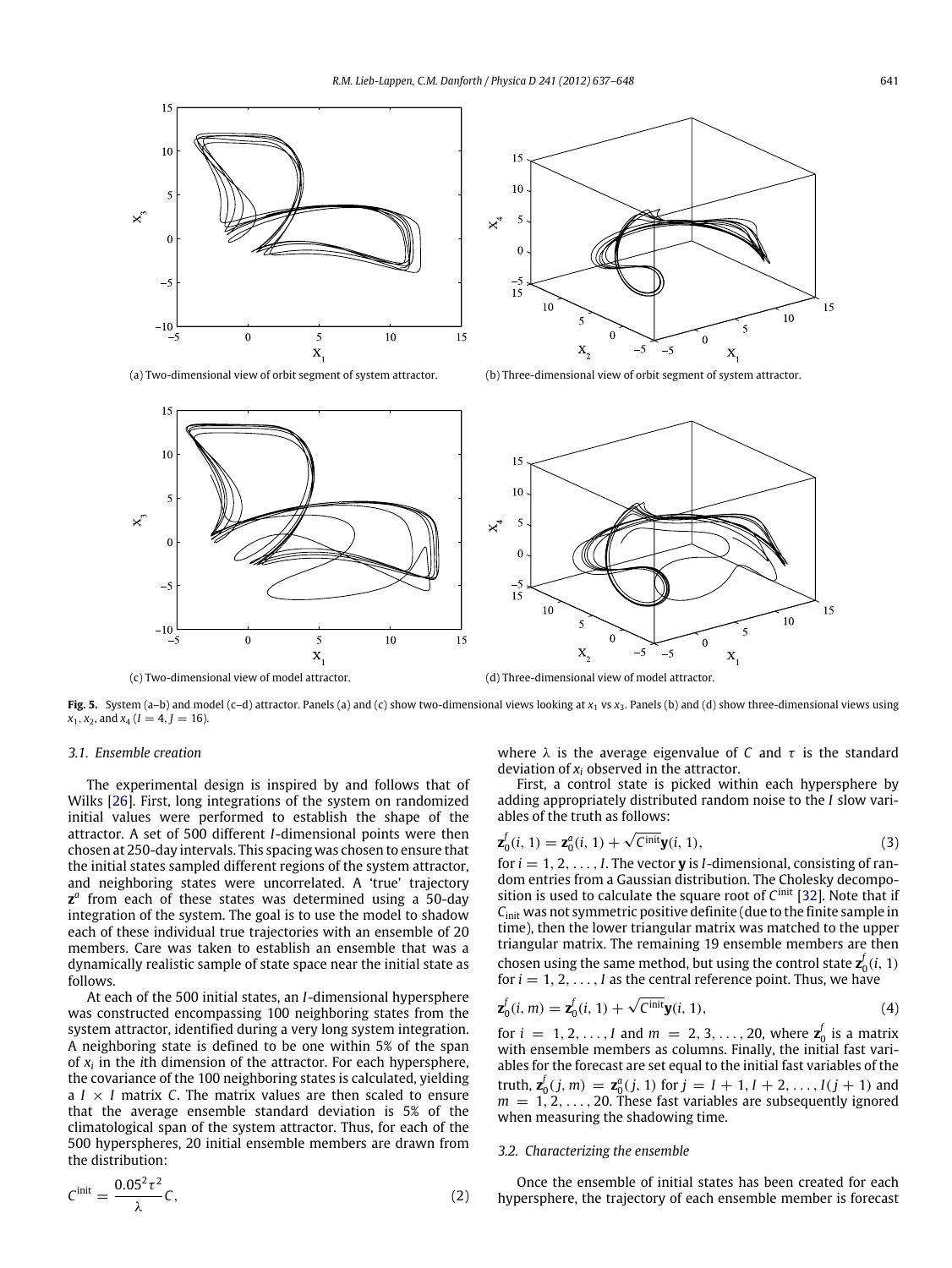<span id="page-5-1"></span>

**Fig. 6.** A two-dimensional representation of a 20-member ensemble  $(I = 2)$ . The black point is the control forecast, and the white points are the other ensemble members. Let *A* be the  $2 \times 19$  matrix of ensemble members with the control forecast defined as the origin. The semi-axes are calculated using SVD, where  $s_1$  and  $s_2$  are the two singular values of the matrix *A*. Note that the SVD spectrum can be quite steep for forecasts longer than a few time steps.

using the model. Let *A* be the  $I \times (m - 1)$  matrix of ensemble members with the control state at the origin, where *m* is the number of ensemble members (including the control forecast) and we are only considering slow variables. If the matrix *A* acts on every vector in the  $(m - 1)$ -dimensional unit sphere, the result is a filled-in ellipsoid, provided  $m > I$ . The points within the ellipsoid can be thought of as representing all potential ensemble members based upon the known *m* members (all of which lie within this ellipsoid). Although the system is chaotic, over a short time span one can approximate the nonlinear evolution of the initial sphere of trajectories with this ellipsoid [\[33\]](#page-11-15).

Every two time steps, the ellipsoid is analyzed to determine expanding and contracting directions (i.e. those directions with positive/negative local finite-time Lyapunov exponents). This frequency was chosen rather than every time step to ensure the identified directions continue to expand/contract. Let  $A = USV^{\top}$ be a singular value decomposition (SVD) of *A*, and let  $s(t)$  =  $s_1, s_2, \ldots, s_l$  be the singular values (the diagonal entries of *S*) and  $U(t) = [\mathbf{u}_1, \mathbf{u}_2, \dots, \mathbf{u}_n]$  the matrix of left-singular vectors at a given time *t*. Thus the lengths and directions of the semiaxes of the ellipsoid approximately encompassing all potential ensemble members are given by *si***u***<sup>i</sup>* [\[32\]](#page-11-14). At each time interval, the vector  $\mathbf{s}(t)$  is compared to  $\mathbf{s}(t-1)$  (the singular values from the previous time interval) to determine which singular values are decreasing. We then computed the dot product between all possible combinations of former  $u_i(t - 1)$  and current  $u_i(t)$  left singular vectors, with the largest dot product chosen to identify direction pairs. Note that on occasion, a perfect matching was not achieved, but the best guess was used. A two-dimensional analogue is shown in [Fig. 6.](#page-5-1) Note all ensemble members lie within the ellipse, and the control state is located at the center by definition of A. SVD allows us to identify the ellipse semi-axes  $s_1u_1$ and  $s_2$ **u**<sub>2</sub>.

An example one-dimensional 40 day ensemble forecast is shown in [Fig. 7](#page-5-2) ( $I = 6$ ,  $J = 16$ ). Note that for the first 20 days, almost all ensemble members remain close to the truth. However, by day 40 the spread of ensemble members covers the entire state space, and the ensemble mean no longer accurately represents the truth. In addition, [Fig. 7](#page-5-2) illustrates that the model achieves greater extreme values than the system. With less energy being dissipated through the fast variables, more energy remains oscillating between the slow variables in the model, as compared to the system. Note that the reduced regularity of the model relative to the system can also be observed.

<span id="page-5-2"></span>

**Fig. 7.** A 20-member ensemble forecast for  $x_3$  initialized using Eq. [\(4\).](#page-4-1) The black line represents the truth, an integration of the system. The gray lines are individual ensemble members, integrations of the model  $(I = 6, J = 16)$ .

<span id="page-5-3"></span>

**Fig. 8.** Schematic of forecasting in two dimensions. The black line represents the trajectory of the truth  $(\mathbf{z}^a)$ .  $\mathbf{Z}_t^f$  is the ellipsoid encompassing the ensemble members at time *t*, and the dashed line is the trajectory of the ensemble mean. For nonlinear systems, this ellipsoid is only a good approximation of the collections of forecasts for small *t*. Note that the time steps 0*,* 1*,* 2*,* 3 are an incomplete sampling of all time steps. The goal of a forecast is to achieve an ensemble which has a nonempty intersection with  $\mathbf{z}_F^a$ . Here forecasting fails after time 2.

#### <span id="page-5-0"></span>**4. Forecasting**

Forecasting often fails when the state space dynamics of the physical system expand along a previously contracting dimension. A two-dimensional illustration of this concept is shown in [Fig. 8.](#page-5-3) Because of the uncertainty associated with the initial location of the truth, an *I*-dimensional sphere of radius  $\sigma$  is used to represent the truth. It is from within this sphere that the initial ensemble members are chosen. The ellipse representing the ensemble members diverges from the trajectory of the truth when the system quickly turns in a new direction. In the illustration, forecasting has failed at time *F* as there is no overlap between the *I*-dimensional sphere around the truth  $z_F^a$  and the ensemble ellipsoid  $\mathbf{Z}_F^f$ . For all experiments, the number of expanding directions observed throughout the forecast was non-constant. This unstable dimension variability is a cause of shadowing failures well-documented in the literature [\[22](#page-11-4)[,23,](#page-11-5)[34](#page-11-16)[,35\]](#page-11-17).

#### *4.1. Forecasting with inflation*

As described in the introduction, inflation is performed in an attempt to improve the ensemble forecast by expanding the ellipsoid along contracting dimensions of the state space. For each direction  $\mathbf{u}_i$  in which the ensemble is contracting, ensemble members are inflated along the *i*th semi-minor axis of the ellipsoid *si***u***i*. Although this adds artificial uncertainty to the forecast, Danforth and Yorke argue that the amount is minimal [\[22\]](#page-11-4). If the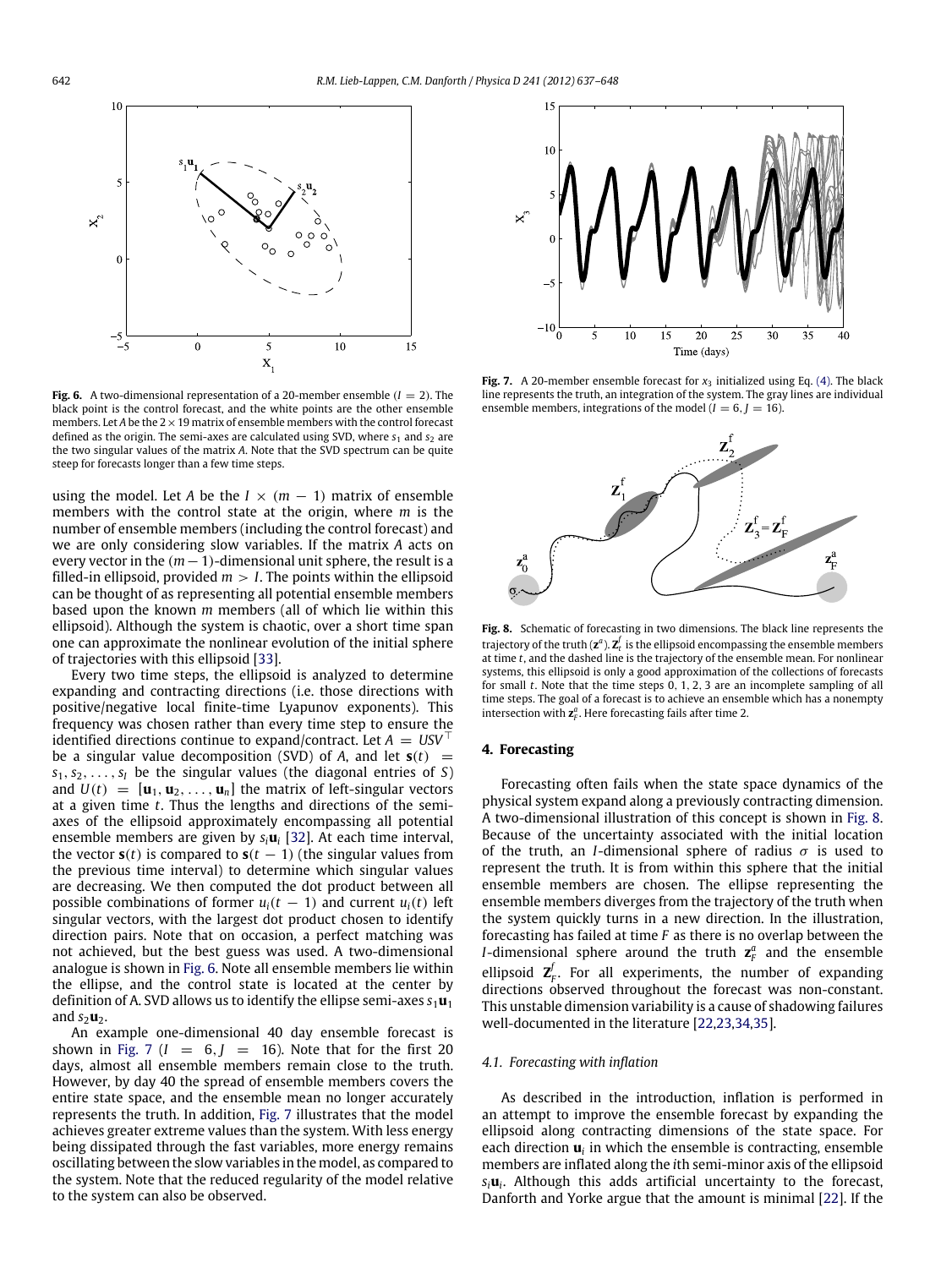<span id="page-6-0"></span>

**Fig. 9.** Schematic of forecasting with inflation in two dimensions. The black line represents the trajectory of the truth.  $\mathbf{Z}_t^f$  is the ellipsoid encompassing the ensemble members at time *t*, and the dashed line is the trajectory of the ensemble mean. At each time step, the ellipsoid is inflated by  $\varphi$  along contracting directions, where in this case there is only one such direction. Note that forecasting now achieves its goal in contrast to [Fig. 8.](#page-5-3)

ellipsoid continues to contract in these dimensions, the synthetic uncertainty continuously decreases. However, if the system begins to expand along a previously contracting dimension, the inflated ensemble will capture some of the change. This concept is illustrated for two dimensions in [Fig. 9.](#page-6-0)

As described above, the directions of the semi-axes are calculated using SVD throughout the forecast at periodic time intervals and  $s(t)$  is compared to  $s(t - 1)$ . For each *i* in which  $s_i \leq s_i(t-1)$ , all ensemble members are inflated in direction  $\mathbf{u}_i$ . It is important to note here that if inflation were performed in expanding dimensions as well, forecasts would degrade more rapidly. By constraining inflation to the contracting dimensions, we are minimizing the damage caused in hyperbolic regions of state space.

Let  $\varphi$  be the inflation amount, expressed as a percentage of the semi-axis length, and let *A* be the matrix of ensemble members with the control state at the origin, prior to inflation. Define

$$
M = \mathbb{I} + \varphi(\mathbf{u}_i \mathbf{u}_i^{\top})
$$
\n<sup>(5)</sup>

where  $\mathbb{I}$  is the *I*-dimensional identity matrix,  $\mathbf{u}_i^{\top}$  is the transpose of  $\mathbf{u}_i$ , and let  $A' = MA$ . Adding the control state to each vector in A<sup> $\prime$ </sup> then yields ensemble members inflated by  $\varphi$  in direction  $\mathbf{u}_i$ .

The benefit of inflation for a particular forecast is illustrated in [Fig. 10](#page-6-1) for a two-dimensional projection of an ensemble forecast  $(I = 6)$ . As the trajectory of  $\mathbf{z}^a$  begins to turn clockwise, the forecasts (gray lines) diverge from the black line. As represented by the gray lines, forecasting fails at location 1 without inflation [\(Fig. 10\(](#page-6-1)a)), when there is no longer overlap between the  $\sigma$ -sphere surrounding **z***<sup>a</sup>* and the ensemble ellipsoid. However, in [Fig. 10\(](#page-6-1)b), the gray lines are inflated at location 1 in previously contracting directions (as inferred from SVD of the model ensemble). Note that the gaps in the figure represent both an inflation and a time step. As the figure illustrates, these shifts help capture the change in direction for **z***<sup>a</sup>*. It is important to note that no measurements of **z***<sup>a</sup>* are used to determine the directions in which to inflate. A second inflation for the gray lines occurs four time steps later at location 2 in panel b. At first there is more uncertainty in the ellipsoid encompassing the ensemble members. However, as **z***<sup>a</sup>* continues in the same direction, the uncertainty is dampened by the contracting dynamics. Note that although the ellipsoid is analyzed every two time steps, the model did not inflate between locations 1 and 2. Also, inflation acts symmetrically on an ensemble, leaving the ensemble mean unchanged during a single step. However, once the ensemble is integrated forward in time, the inflated and noninflated ensemble mean forecasts diverge.

## *4.2. Results*

For each of the 500 initial hyperspheres, a 50-day model forecast for the 20 ensemble members was created with and without inflation. At each point in time, let  $z^*$  be the mean of the 20 ensemble members' slow variables. For each hypersphere,  $z^*$ was compared to the slow variables of the truth, where we let **z**<sup>*a*</sup> represent only the slow variables for simplicity. The root mean square error (RMSE) and anomaly correlation (AC) were calculated at each time step as follows:

$$
RMSE = ||\mathbf{z}^* - \mathbf{z}^a||_2 \tag{6}
$$

$$
AC = \frac{(\mathbf{z}^* - \overline{\mathbf{z}}) \cdot (\mathbf{z}^a - \overline{\mathbf{z}})}{\|\mathbf{z}^* - \overline{\mathbf{z}}\|_2 \|\mathbf{z}^a - \overline{\mathbf{z}}\|_2}
$$
(7)

where **z** represents the vector of system climatological averages for each slow variable. RMSE and AC calculations were then averaged over all hyperspheres for the duration of each forecast. For the system, RMSE  $\approx$  9 represents saturation, at which point there is no similarity between the forecast and the truth.

For the present discussion, we consider the period for which a forecast is useful, namely the time for which AC remains above 0.6 [\[7\]](#page-10-2). For each state space size, the average useful time was calculated using the non-inflated forecasts. This yielded durations of 6.7, 8.7, and 17.0 days, corresponding to  $I = 4, 5$ , and 6,

<span id="page-6-1"></span>

**Fig. 10.** Successful inflation in an ensemble forecast. The black line is the true trajectory **z***<sup>a</sup>*, and the gray lines are ensemble member forecasts without inflation (panel a) and with inflation having the potential to occur at a minimum of every two time steps (panel b). All trajectories are moving in a clockwise direction. At location 1, forecasting fails without inflation. Location 2 represents a second inflation of the ensemble. Inflation successfully modifies the ensemble to include the truth as a plausible member. Note that no observations of  $z^a$  are used during the inflation at locations 1 and 2 ( $I = 6$ ,  $J = 16$ ).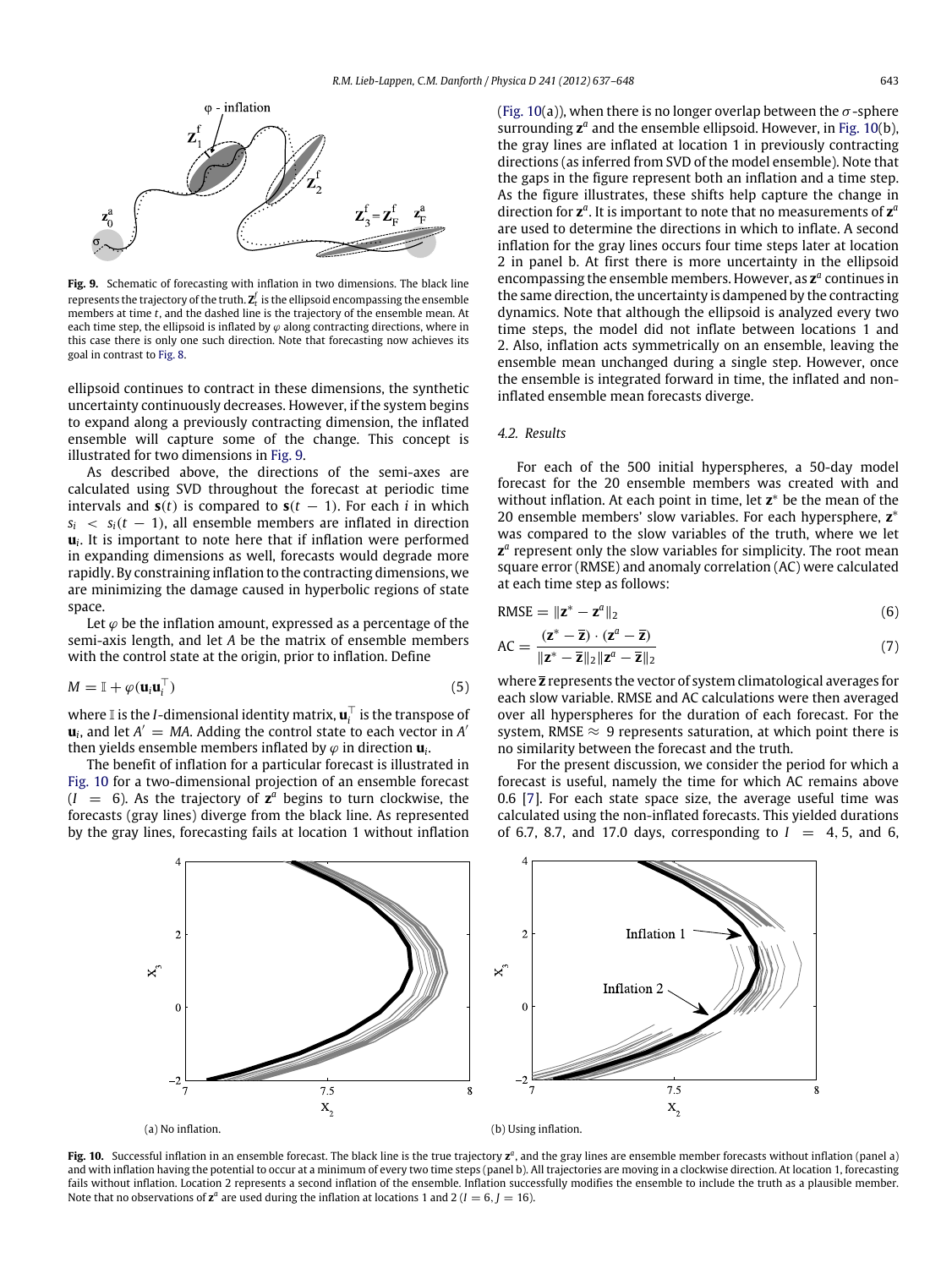<span id="page-7-0"></span>

**Fig. 11.** Inflation forecasting results for 500 hyperspheres. Bars above zero show the number of hyperspheres for which inflation improved the forecast, while bars below zero show the number of hyperspheres for which inflation degraded the forecasts. Black bars indicate improvements and degradations of the average shadowing time by more than 5% (''inflation succeeded'' and ''inflation failed'', respectively). Gray bars represent the categories ''inflation helped'' and ''inflation hurt''. The number of times inflation improved the forecast generally exceeded the number of degradations, both of which tend to increase with dimensionality and  $\varphi$ .

respectively. If the inflated and non-inflated forecasts crossed the 0.6 threshold during the same time step, the useful times were considered indistinguishable. Inflation was deemed to have ''succeeded'' if the duration for an acceptable forecast improved by more than 5% of the average useful time for  $\varphi = 0$  forecasts. Similarly, the technique was considered to have ''failed'' if the duration worsened by the same threshold. If there was any improvement (greater than one time step) with inflation, forecasts were denoted ''inflation helped''. Any measurable degradation with inflation was labeled "inflation hurt". Results for  $I = 4, 5$ , and 6, with  $\varphi = 0.5\%, 1\%, 2\%, \text{ and } 5\%, \text{ are recorded in Fig. 11}$  $\varphi = 0.5\%, 1\%, 2\%, \text{ and } 5\%, \text{ are recorded in Fig. 11}$  $\varphi = 0.5\%, 1\%, 2\%, \text{ and } 5\%, \text{ are recorded in Fig. 11}$ with totals out of 500. Bars above zero represent improvements, while bars below zero represent degradations. Black bars indicate improvements and degradations of more than 5% of the average useful time (i.e. the number of successes and failures). Other metrics such as RMSE and the trajectory of the best ensemble member were considered, but they showed the same general trends. For all experiments described by [Fig. 11,](#page-7-0)  $J = 16$  as illustrated in [Fig. 3.](#page-3-1)

<span id="page-7-1"></span>Although the sample size is small, [Fig. 11](#page-7-0) suggests that inflation has a greater effect for larger *I*, with the best results exhibited

for  $I = 6$  and  $\varphi = 1\%$ . In fact, the number of hyperspheres in which inflation helped was an order of magnitude better for  $I = 5$  than for  $I = 4$ . The vast majority of inflated  $I =$ 4 forecasts were identical to non-inflated ( $\varphi = 0$ ) forecasts. These numbers roughly doubled for  $I = 6$  relative to  $I = 5$ , likely due to the increased regularity in  $z^a$  for  $I = 6$  observed in [Fig. 3.](#page-3-1) Unfortunately, the same trend is seen for forecasts in which inflation failed. By capturing one of the sudden changes in the trajectory of the truth using inflation, the model can better forecast the truth for a longer duration. Alternatively, this increase in the occurrence of inflation helping might be evidence that error introduced by inflation in contracting directions has a minimal effect, as argued by Danforth and Yorke [\[22\]](#page-11-4). This effect would likely be strongest in systems with a steep singular value spectrum, where the expanding dimensions play a more dominant role.

Naturally, the success of inflation is also strongly dependent on  $\varphi$ , with increasing  $\varphi$  generally corresponding to a larger number of both successes and failures. By increasing the inflation amount, the ellipsoid encompassing the ensemble members is more likely to overlap with the trajectory of the truth, and thus capture unstable dimension variability events. On the other hand, inflation can make a forecast worse. By inflating in directions incommensurate with the truth, the method introduces additional error, which can be quite significant when amplified by nonlinearity. The number of hyperspheres in which inflation failed also naturally increases with  $\varphi$ . However, as mentioned above, provided the contracting directions continue to contract, the error introduced is hopefully minimal.

For a given set of experimental parameters, the averaged useful time over all 500 hyperspheres is used for analysis. However, the  $\varphi = 0$  forecast provides an individual useful time for each hypersphere. Whether or not inflation helps or hurts (i.e. reduces or increases the individual useful time) is not dependent upon the magnitude of the individual useful time. For example, inflation is equally likely to help (or hurt) an individual forecast whose noninflated useful time was 3 days or 20 days.

As shown in [Fig. 11,](#page-7-0) for many of the hyperspheres inflation successfully improved the duration for which a forecast is useful. The lack of harm caused by this technique in a global sense can be seen by averaging RMSE and AC over the hyperspheres in which inflation was successful as shown in [Fig. 12](#page-7-1) for  $I = 6, I = 16$ . Both plots show small improvement relative to forecasts made with no inflation. In Section [6,](#page-9-0) we demonstrate the ability to isolate conditions likely to result in successful inflation as in [Fig. 10.](#page-6-1)



**Fig. 12.** Averaged RMSE (a) and AC (b) for the  $I = 6$ ,  $J = 16$  system. The dashed line represents no inflation, while the solid line is with inflation of 1%. Figures show the averaged data for all 500 hyperspheres, while insets only include the hyperspheres for which inflation succeeded. Given the small (positive) change in average forecast statistics, the method is unlikely to harm forecasts, and may be adjusted to isolate particular events for which inflation can be quite successful (see Section [6\)](#page-9-0).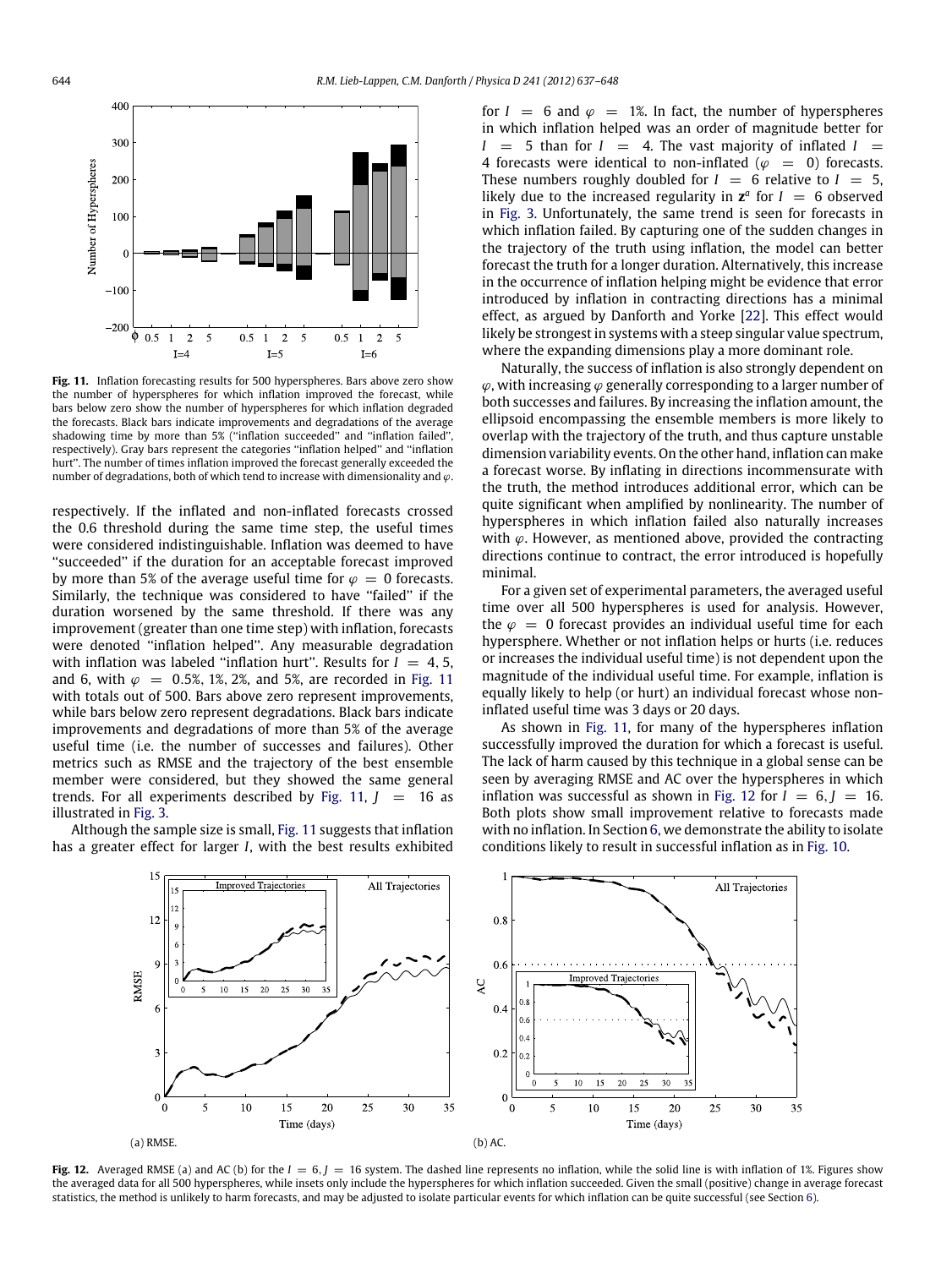Conducting experiments for larger dimensional systems was difficult due to computation time limitations for estimating the local dynamics of the system attractor (see Section [3\)](#page-3-0). To reduce the computational burden, initial ensemble members were chosen using a spherically-symmetric Monte Carlo approach (i.e. nearby initial conditions but with no attractor-imposed structure) for these larger systems  $(I = 7, 8, ..., 40)$ . The  $I = 6, I = 16$ , and  $I = 21$  systems had substantially greater average useful times than the other systems (by a factor of five). These specific systems all exhibit increased regularity in their time series (see [Fig. 3\)](#page-3-1), presumably a result of some resonance between the slow and fast variables. For these systems the model is most sensitive to inflation, with small  $\varphi$  greatly improving forecasts and larger  $\varphi$ greatly degrading forecasts. The less-regular systems had smaller incidence of success and failure, with results similar to those observed for the  $I = 4$  and  $I = 5$  systems. However, the use of a spherically-symmetric Monte Carlo approach to initialize an ensemble degraded the performance of inflation when compared to the more sophisticated ensemble initialization technique.

### <span id="page-8-0"></span>**5. Shadowing and stalking**

#### *5.1. Methods*

Shadowing with an ensemble presents an alternative method for assessing the quality of a model's predictions. Contrasting the forecasting experiments described previously, in this context the trajectory of the truth is known a priori to within a given uncertainty  $(\sigma)$ , and its location at a given time is represented by an *I*-dimensional sphere of radius  $\sigma$ . At regular intervals, the intersection between the ellipsoid encompassing the ensemble members and the  $\sigma$ -sphere is approximated. The ensemble ellipsoid is then redefined to represent the intersection, while the other ensemble members are redefined to fall within the overlap. Provided this intersection is nonempty, the trajectories of some ensemble members yield accurate representations of reality. A schematic of this technique is shown in [Fig. 13.](#page-8-1) Note that although the actual truth lies outside the ensemble ellipsoid, some ensemble members are within  $\sigma$ . The trajectories of these ensemble members can be forecast forward in time, and the process is repeated. If some ensemble members remain in the intersection for the entire forecast, then their trajectories have successfully  $\sigma$ -shadowed the truth. When inflation is applied to the ensemble ellipsoid (as described previously), this aggressive form of shadowing is called *stalking*.

## *5.2. Results*

The same initial conditions utilized in the forecasting experiments were used to create 50-day stalking ensembles. However, every four time steps the ensemble ellipsoid was redefined as described in [Fig. 13.](#page-8-1) This frequency was chosen to be long enough to ensure that appropriate contracting dimensions could be identified. During the definition of the overlap between the ensemble ellipsoid and the truth sphere, semi-axes can be altered drastically, requiring several time steps to reflect the local dynamics. The  $\sigma$ -shadowing distance (uncertainty around the truth) was chosen to be 10% of the climatological range in each dimension, namely twice the spread in the initial ensemble. A new collection of 20 ensemble members were then chosen lying within the redefined ellipsoid. As before, RMSE and AC were calculated and compared for both shadowing and stalking experiments. Counts for the number of hyperspheres for which inflation succeeded, failed, helped, and hurt as described in Section [4](#page-5-0) were tallied. Results for  $I = 4, 5$ , and 6, with  $\varphi = 0.5\%$ , 1%, 2%, and 5%, are given in [Fig. 14.](#page-8-2)

<span id="page-8-1"></span>

**Fig. 13.** Schematic of the redefining of a shadowing ensemble in two dimensions. The star represents the known location of the truth. The solid circles are supplemented by a collection of points meant to approximate the overlap of the ellipse and the sphere around the truth. The open circles are previous ensemble members that will now be redefined within the overlap, which is approximated by a new ellipsoid. Note that the *x*1*, x*<sup>2</sup> axes are exaggerated for visual ease.

<span id="page-8-2"></span>

**Fig. 14.** Stalking results for 500 hyperspheres. Bar categories are identical to those in [Fig. 11.](#page-7-0) Inflation improves and worsens the ability to shadow with similar probability. Counts tend to slightly increase with the dimension of the system.

The shadowing experiments exhibited a greater benefit from inflation when the dimensionality *I* is large, although the difference is less than before. However, the number of hyperspheres for which inflation succeeded does not seem to trend monotonically with  $\varphi$  over the range 0.5%–5%. Since the number of hyperspheres in which inflation succeeded roughly equals the number for which inflation helped, we can conclude that when stalking is constructive, it improves the shadowing time by more than one day. On the other hand, the number of hyperspheres in which inflation succeeded is nearly equivalent to the number for which inflation failed for all experiments. Thus, inflation can also have a negative effect upon shadowing.

As with forecasting, stalking experiments were extended to higher dimensional systems using a spherically-symmetric Monte Carlo approach for ensemble initialization. Similar to the lower dimensional systems in [Fig. 14,](#page-8-2) counts for the number of hyperspheres for which inflation succeeded and failed were relatively close. For small values of inflation, there were often errors in the procedure by which corresponding ensemble semiaxes directions are calculated between time steps, resulting in an increase in the number of failures. With larger inflation, the algorithm can better determine corresponding directions during redefinition of the ensemble. The highly regular  $I = 6$ ,  $I = 16$ , and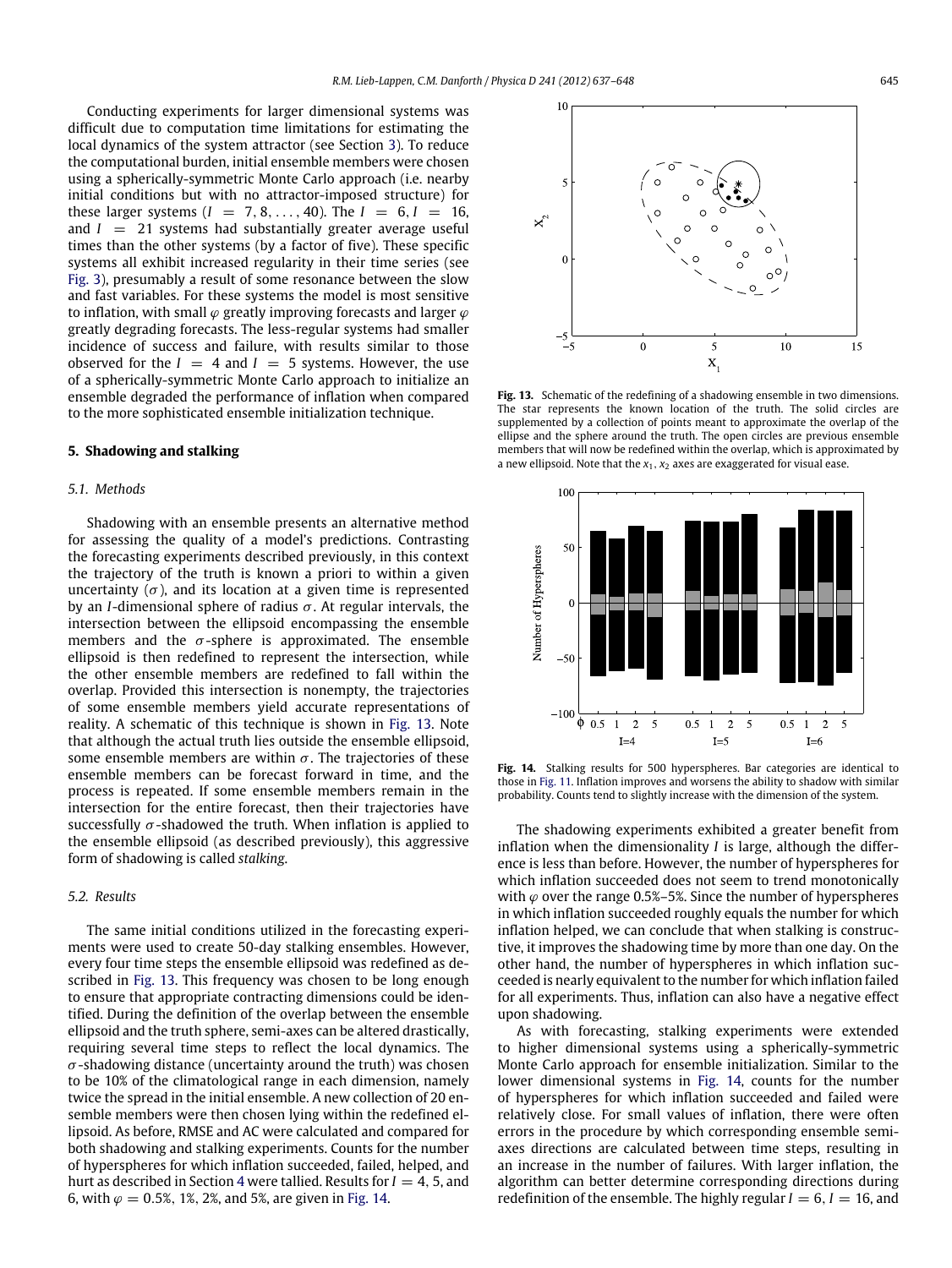$I = 21$  systems were less distinguished for stalking experiments. Since the truth is known throughout, ensemble members are forced by the redefinition to remain nearby regardless of the regularity of the attractor.

#### <span id="page-9-0"></span>**6. Targeted inflation**

Despite taking advantage of local stability estimates, inflation as defined previously was naive in the sense that it occurred in all contracting directions, including those which push forecasts away from the truth. Thus, this naive inflation had the potential to both improve and degrade a forecast. The final objective of this research was to isolate the instances in which inflation is beneficial to the forecast, and identify the systematic tendencies of these situations. With this knowledge, at each time step the decision of whether inflation should occur, and in which contracting directions, could be based upon the characteristics of the local state space of the system. For these *targeted inflation* experiments, the *I* = 5 system was chosen for further study; it does not have the same regularity as the  $I = 6$  system [\(Fig. 3\)](#page-3-1), but is more regular than some of the higher dimensional systems.

For a given time step in the forecast, the shape of the attractor near the current state  $\mathbf{z}_t^f$  was approximated as follows. First, the state 50 time steps prior in the forecast  $\mathbf{z}_{t-50}^f$  was considered. By adding uniform random noise in every direction on the order of  $\sigma$ , 1000 analogues located near (within  $\sigma$ )  $\mathbf{z}_{t-50}^f$  were chosen. These 1000 analogues were forecast forward 50 time steps, and the covariance matrix associated with  $\mathbf{z}_t^f$  was calculated. The eigenvectors of this forecast state covariance matrix yield an approximation of the shape of the attractor near **z** *f <sup>t</sup>* . Finally, the dot product of these eigenvectors and the proposed inflation direction (determined by SVD to be contracting) was calculated. The larger this projection, the more likely the proposed inflation direction is consistent with the local shape of the attractor. If the resulting dot product was above a set threshold  $\mu$  and the direction was determined to be contracting, then inflation proceeded as before. Otherwise, no inflation occurred. For all values of  $\varphi$ ,  $\mu$  was set at 0, 0.8, and 0.9, reducing the number of inflations by roughly 0%, 60%, and 80%, respectively.

The goal here is to avoid inflating in contracting directions likely to harm the forecast. By initializing the analogues randomly, we are able to sample a new collection of state space directions, distinct from those spanned by the inflated ensemble.

## *6.1. Forecasting*

Forecasting results are given in [Fig. 15.](#page-9-1) Adjusting the number of inflations throughout the forecast by changing  $\mu$  clearly improves the method. Note first that results from a cutoff of  $\mu = 0$  agree with [Fig. 11.](#page-7-0) The small differences (most notable for  $\varphi = 1\%)$ can be attributed to starting from different initial points in the attractor. For  $\varphi = 2\%$  and  $\varphi = 5\%$ , increasing  $\mu$  has the effect of decreasing the counts; with fewer inflations, ensembles more closely resemble the non-inflated forecast ( $\varphi = 0$ ). It is important to note that although the number of hyperspheres for which inflation succeeds remains relatively constant, the number for which inflation fails is substantially reduced as  $\mu$  is increased. This trend indicates that the technique is successfully determining when inflation will indeed be useful, and is inflating less frequently when it is likely to worsen a forecast. For example, consider  $\varphi = 5\%$ in [Fig. 15.](#page-9-1) With naive inflation ( $\mu = 0$ ), the technique succeeded for 39 hyperspheres and failed 42 times. Setting  $\mu = 0.9$  reduced the number of successes by 23%–30%, however, it eliminated 71% of the failures, leaving only 12. When  $\mu$  is increased beyond 0.9

<span id="page-9-1"></span>

**Fig. 15.** Targeted inflation for forecasting experiments on 500 hyperspheres. Bar categories are the same as those defined in [Fig. 11.](#page-7-0) Note that  $\mu = 0.9$  substantially reduces the instances of failure, while not significantly reducing the instances of success  $(I = 5)$ .

<span id="page-9-2"></span>

**Fig. 16.** Targeted inflation for stalking experiments on 500 hyperspheres. Bar categories are the same as those defined in [Fig. 11.](#page-7-0) Results varied, with more work needed to optimize the success of inflation for stalking experiments  $(I = 5)$ .

though, inflation occurs too rarely and the number of hyperspheres for which inflation succeeds is greatly reduced (not shown).

For  $\varphi = 0.5\%$  and  $\varphi = 1\%$ , the trend is a little more complicated. Still,  $\mu = 0.9$  resulted in a remarkably better ratio of number of hyperspheres succeeding versus failing. With  $\varphi = 0.5\%$ ,  $\mu = 0.8$ surprisingly increased the number of hyperspheres succeeding and helping relative to  $\mu = 0$ . For  $\varphi = 1\%$ ,  $\mu = 0.8$  had notably few hyperspheres for which inflation succeeded. This indicates that although experiments were run for 500 different hyperspheres, there is still variability between trials based upon initial conditions and chaotic system dynamics.

#### *6.2. Stalking*

As shown in [Fig. 16,](#page-9-2) the results for stalking experiments are more variable. For some algorithm parameters, such as  $\mu =$ 0.8 for  $\varphi = 0.5\%$  and  $\varphi = 1\%$ , targeted inflation appears to successfully increase the number of hyperspheres for which inflation succeeded, while decreasing the number for which inflation failed. However, the same  $\mu$  for greater inflation had smaller differences, even increasing the number of trajectories for which inflation failed. One possible explanation for the mixed results in stalking experiments is the experimental design. Redefining the ensemble every fourth time step reduces the ability to identify expanding/contracting dimensions. This can lead to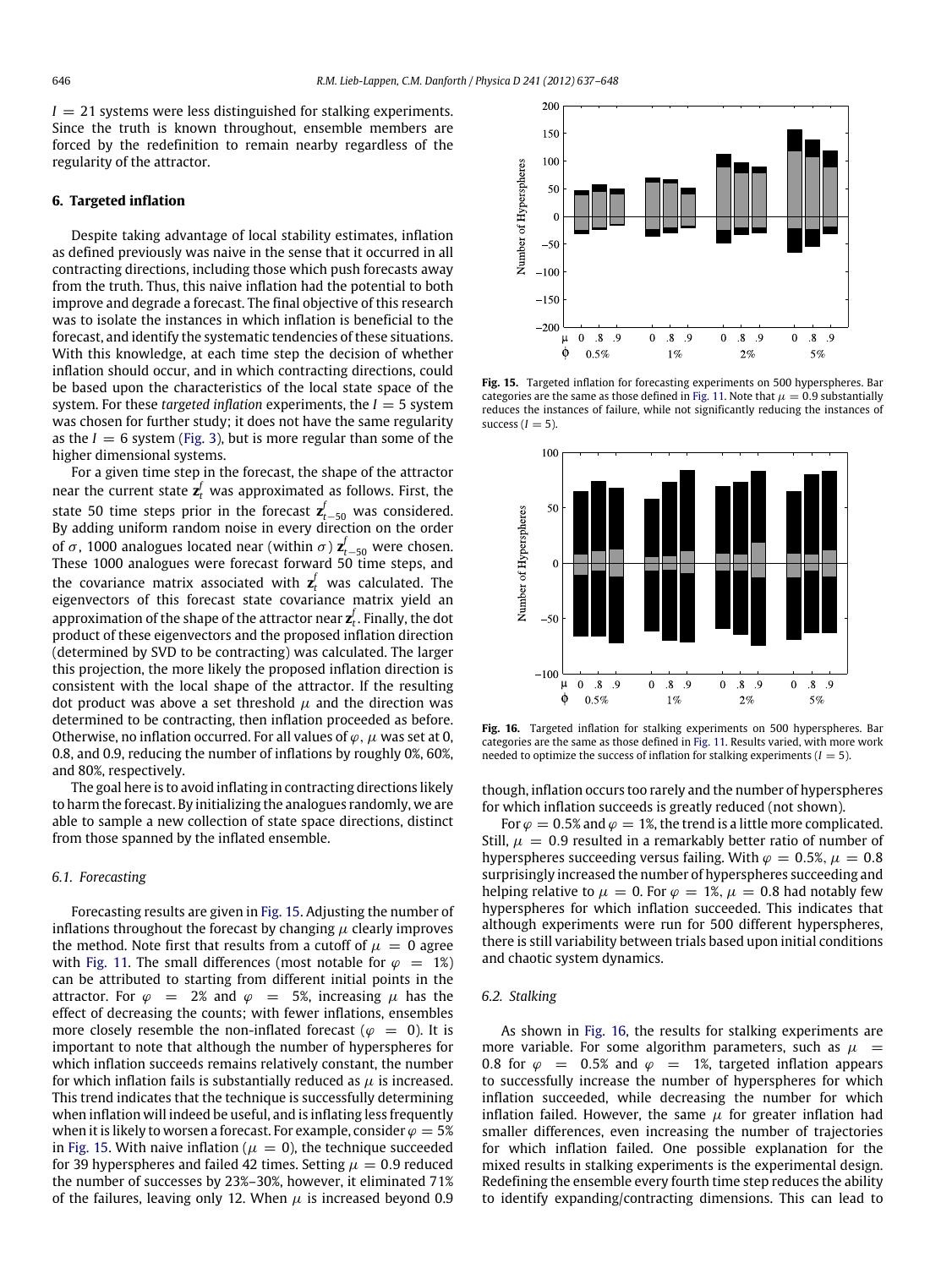difficulties in matching ellipsoid semi-axis directions from one time step to the next. Adjusting  $\mu$  did alter the results, however more work is needed to optimize the success of inflation for stalking experiments.

## <span id="page-10-9"></span>**7. Discussion**

Using the Lorenz '96 coupled system as an analogue for atmospheric dynamics, we examined the potential for using inflation to improve model forecasts of the Earth's atmosphere. In the first experiments, forecasts were made with and without inflation, and the resulting trajectories were compared to the system truth. In the second part of this work, the existence of a shadowing trajectory with and without inflation was assessed. The trajectory of the truth was known a priori, and only the closest ensemble members were considered every few time steps. In the former, the technique is referred to as inflation, and in the latter, stalking. Under idealized conditions, inflation was shown to be beneficial for both techniques. The final part of the work attempted to isolate the ensemble directions most likely to benefit from increased uncertainty using targeted inflation.

For the Lorenz '96 model, by adjusting the number of slow and fast variables, and the degree of coupling between them, one could vary between regular and highly chaotic systems; the greatest regularity was observed for  $I = 6$  and  $I = 16$ . However, by increasing the number of fast variables (*J*), greater regularity can be achieved for a fixed number of slow variables. In contrast to hyperbolic systems, the present system exhibits unstable dimension variability and fluctuating Lyapunov exponents as is common in higher dimensional systems [\[35\]](#page-11-17).

For forecasting experiments, inflation showed the potential to increase the length of time for which an ensemble forecast represents the verifying truth as a plausible member, as illustrated in [Fig. 10.](#page-6-1) Inflation in directions away from the truth, however, can degrade a forecast. As a result, greater inflation amounts always correspond to an increase in the number of hyperspheres for which inflation failed. For regular systems such as  $I = 6$  and  $I =$ 16, smaller inflation amounts can often successfully improve a forecast, while the error introduced from larger inflation amounts is magnified. However, for less regular systems, larger inflation was necessary to improve forecasts. For these systems, the uncertainty introduced was less likely to have a harmful effect.

Stalking experiments were used to establish the existence of a model trajectory that remains close to the truth for a given time, and assess how inflation affects this trajectory. For these experiments, results were relatively constant for systems with greater than six dimensions. Inflation was shown to be successful at about the same rate at which it hindered shadowing. Thus, the utility of stalking is dependent upon the ability to isolate the hyperspheres for which inflation helped.

Finally, by quantifying the local dynamics at each time step and restricting inflation to directions consistent with the local attractor, the instances for which inflation helped were isolated with moderate success for forecasting experiments. The number of hyperspheres for which inflation failed could be decreased without significantly decreasing the number for which inflation succeeded. Stalking experiments with targeted inflation yielded mixed results, with additional modifications needed to attain the same degree of success. In practice however, the truth is not known a priori. Thus, the improvements observed with targeted inflation for forecasting experiments are encouraging for application in NWP.

When shadowing physical systems such as the Earth's atmosphere, one is presented with the challenges of uncertainty in the initial condition, sensitive dependence, and model error. Model error is estimated to dominate the forecast error in weather systems for the first three days [\[17\]](#page-11-10). Nevertheless, modelers must attempt to provide the best predictions possible given the circumstances. This research demonstrates that inflation has the potential to aid in our attempts to model chaotic physical systems, provided we are able to isolate the local shape of the attractor and tune the inflation parameters successfully. Targeted inflation is most likely to be beneficial for highly nonlinear events (e.g. hurricanes), where sudden changes in the state space trajectory are prevalent. Further exploration of the design parameters of targeted inflation are likely to result in increased effectiveness.

One potential application of this technique to NWP is in maintaining the spread of a forecast ensemble. For unbiased ensembles, an effective spread is equal to the RMSE of the ensemble mean with respect to the analysis [\[36\]](#page-11-18), but NWP ensembles typically fail to retain this ideal beyond the first few days. Of the various means by which one could increase the ensemble spread artificially, targeted inflation preserves the ensemble orientation relative to the local model attractor and has the potential to improve the ensemble mean.

The major disadvantage of targeted inflation, relative to the naive version, is the frequently required computation of the shape of the attractor. For NWP models, where the number of degrees of freedom is O*(*10<sup>10</sup>*)*, this computation would be prohibitive. However, the operational forecasting centers compute new analyses and ensemble forecasts roughly every six hours. Thus, the required information for an estimate of the attractor shape would be available cost free in terms of computational time.

#### **Acknowledgments**

All experiments were performed using the Vermont Advanced Computing Center (VACC) 1400 processor cluster, an IBM e1350 High Performance Computing system. This research was supported by a National Aeronautics and Space Administration (NASA) EPSCoR grant and National Science Foundation (NSF) Grant # DMS-0940271. The original matlab code can be [f](http://www.uvm.edu/~cdanfort/nolink/atmos/stalking-code.tar)ound at: [http://www.uvm.edu/~cdanfort/nolink/atmos/stalking](http://www.uvm.edu/~cdanfort/nolink/atmos/stalking-code.tar)[code.tar.](http://www.uvm.edu/~cdanfort/nolink/atmos/stalking-code.tar) The authors would like to thank Kameron Harris, Nicholas Allgaier, and two anonymous reviewers for insightful comments and suggestions in preparing this manuscript.

#### **References**

- <span id="page-10-0"></span>[1] C.E. Leith, Objective methods for weather prediction, Annu. Rev. Fluid Mech. 10 (1978) 107–128.
- <span id="page-10-1"></span>[2] J.S. Whitaker, T.M. Hamill, X. Wei, Y. Song, Z. Toth, Ensemble data assimilation with the NCEP global forecast system, Mon. Weather Rev. 136 (2008) 463–482.
- [3] T.M. Hamill, J.S. Whitaker, Accounting for the error due to unresolved scales in ensemble data assimilation: a comparison of different approaches, Mon. Weather Rev. 133 (2005) 3132–3147.
- [4] T.M. Hamill, Ensemble-based atmospheric data assimilation, in: Predictability of Weather and Climate, 2006, pp. 124–156.
- [5] B.R. Hunt, E.J. Kostelich, I. Szunyogh, Efficient data assimilation for spatiotemporal chaos: a local ensemble transform kalman filter, Physica D 230 (2007) 112–126.
- [6] E. Ott, B.R. Hunt, I. Szunyogh, A.V. Zimin, E.J. Kostelich, M. Corazza, E. Kalnay, D.J. Patil, J.A. Yorke, A local ensemble kalman filter for atmospheric data assimilation, Tellus A 56 (2004) 415–428.
- <span id="page-10-2"></span>[7] E. Kalnay, Atmospheric Modeling, Data Assimilation and Predictability, Cambridge Univ. Press, 2003.
- <span id="page-10-3"></span>[8] E.N. Lorenz, A study of predictability of a 28-variable atmospheric model, Tellus 17 (1965) 321–333.
- <span id="page-10-4"></span>[9] Z. Toth, E. Kalnay, Ensemble forecasting at NMC: the generation of perturbations, Bull. Am. Meteorol. Soc. 74 (1993) 2317–2330.
- <span id="page-10-5"></span>[10] D.V. Anosov, Geodesic flows on closed Riemannian manifolds with negative curvature, Trudy Mat. Inst. Steklov 90 (1967) 3–210.
- <span id="page-10-6"></span>[11] R. Bowen,  $\Omega$ -limit sets for axiom a diffeomorphisms, J. Differential Equations 18 (1975) 333–339.
- <span id="page-10-7"></span>[12] C. Robinson, Stability theorems and hyperbolicity in dynamical systems, Rocky Mountain J. Math. 7 (1977) 425-437.
- [13] K.R. Meyer, G.R. Sell, An analytic proof of the shadowing lemma, Funkcial. Ekvac. 30 (1987) 127–133.
- [14] T. Sauer, J.A. Yorke, Rigorous verification of trajectories for the computer simulation of dynamical systems, Nonlinearity 4 (1991) 961–979.
- <span id="page-10-8"></span>[15] K. Judd, Shadowing pseudo-orbits and gradient descent noise reduction, J. Nonlinear Sci. 18 (2008) 57–74.